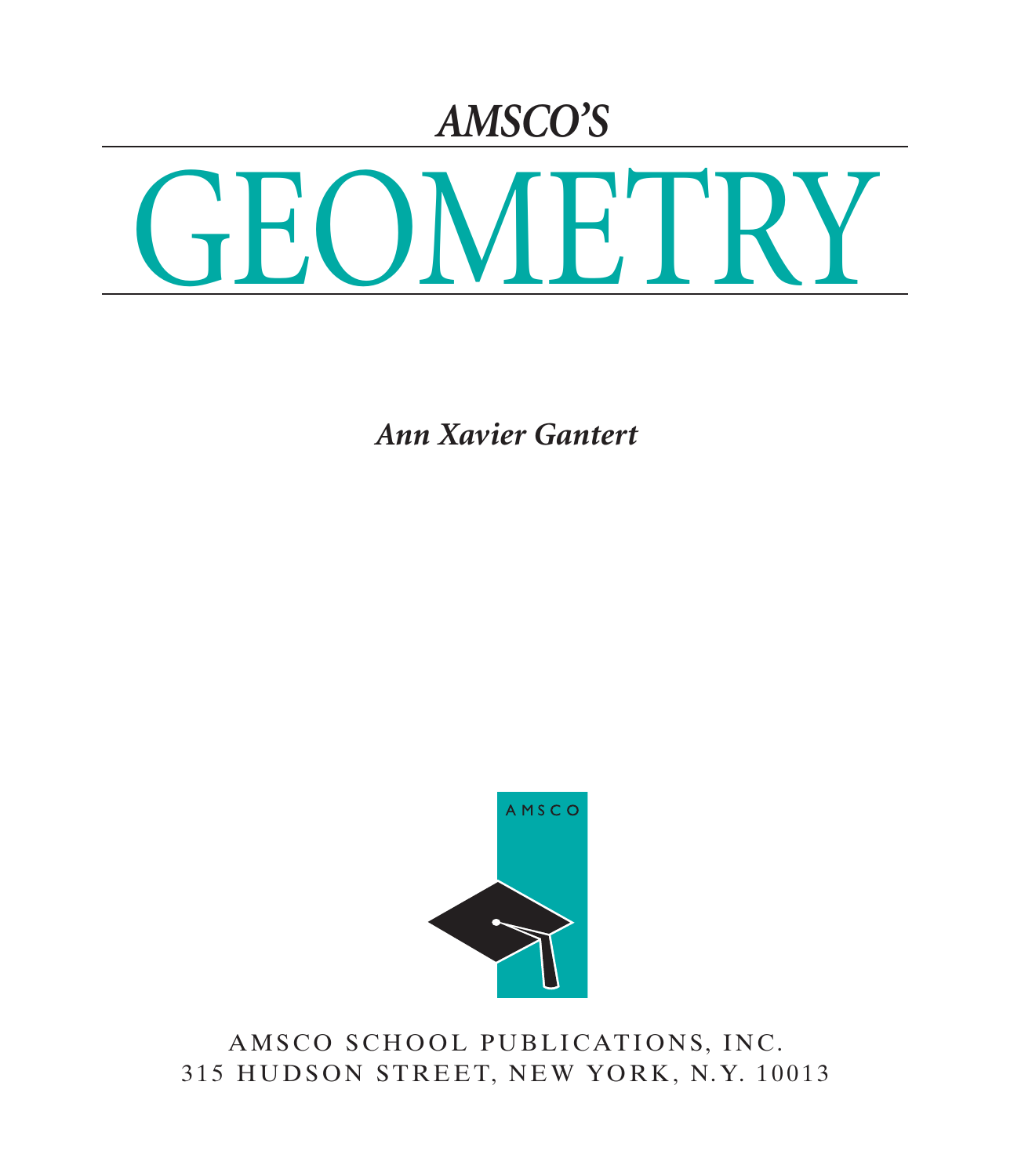#### **Dedication**

This book is dedicated to Patricia Sullivan whose friendship and support has always been the mainstay of the author's life and work.

#### **Ann Xavier Gantert**

The author has been associated with mathematics education in New York State as a teacher and an author throughout the many changes of the past fifty years. She has worked as a consultant to the Mathematics Bureau of the Department of Education in the development and writing of Sequential Mathematics and has been a coauthor of Amsco's *Integrated Mathematics* series, which accompanied that course of study.

#### **Reviewers:**

| Steven J. Balasiano<br>Assistant Principal,<br><b>Supervision Mathematics</b><br>Canarsie High School<br>Brooklyn, NY                                   | Ronald Hattar<br><b>Mathematics Chairperson</b><br>Eastchester High School<br>Eastchester, NY                                           |  |  | Sal Sutera<br><b>Mathematics Teacher</b><br>New Utrecht High School<br>Brooklyn, NY    |
|---------------------------------------------------------------------------------------------------------------------------------------------------------|-----------------------------------------------------------------------------------------------------------------------------------------|--|--|----------------------------------------------------------------------------------------|
| Debbie Calvino<br><b>Mathematics Supervisor,</b><br>Grades 7–12<br>Valley Central High School<br>Montgomery, NY                                         | Juanita Maltese<br>Mathematics, Business, and<br>Technology Chairperson<br>Carle Place Middle School/<br>High School<br>Carle Place, NY |  |  |                                                                                        |
| Domenic D'Orazio<br><b>Mathematics Teacher</b><br>Midwood High School<br>Brooklyn, NY                                                                   | Raymond Scacalossi Jr.<br><b>Mathematics Coordinator</b><br>Manhasset High School<br>Manhasset, NY                                      |  |  |                                                                                        |
| Text Designer: Nesbitt Graphics, Inc.<br>Compositor: Compset, Inc.<br>Cover Design by Meghan J. Shupe<br>Cover Art by Brand X Pictures (RF)             |                                                                                                                                         |  |  |                                                                                        |
| Please visit our Web site at: www.amscopub.com                                                                                                          |                                                                                                                                         |  |  |                                                                                        |
| When ordering this book, please specify:<br>R 80 P or GEOMETRY, Paperback<br>R 80 H or GEOMETRY, Hardbound<br>or                                        |                                                                                                                                         |  |  |                                                                                        |
| ISBN 978-1-56765-596-4 (Paperback edition)<br>NYC Item 56765-596-3 (Paperback edition)                                                                  |                                                                                                                                         |  |  | ISBN 978-1-56765-595-7 (Hardcover edition)<br>NYC Item 56765-595-6 (Hardcover edition) |
| Copyright © 2008 by Amsco School Publications, Inc.<br>No next of this hook may be reproduced in ony form without written normission from the publisher |                                                                                                                                         |  |  |                                                                                        |

No part of this book may be reproduced in any form without written permission from the publisher. Printed in the United States of America

| 2345678910 | 11 10 09 08 |
|------------|-------------|
|------------|-------------|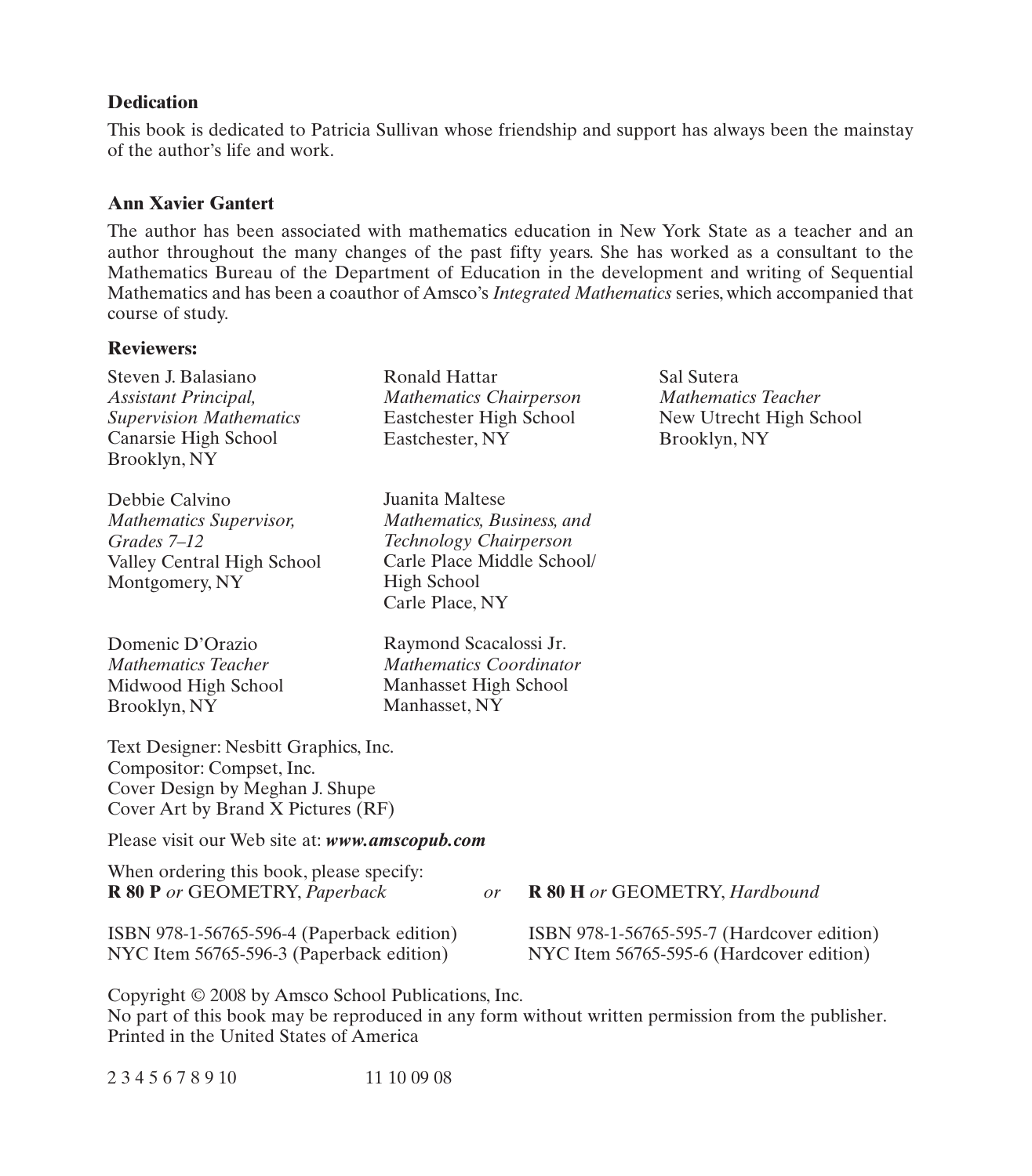# **PREFACE**

**Geometry** is a new text for high school geometry that continues the approach that has made Amsco a leader in presenting mathematics in a contemporary, integrated manner. Over the past decades, this approach has undergone many changes and refinements to keep pace with the introduction and expansion of technology in the classroom.

Amsco texts parallel the integrated approach to the teaching of high school mathematics promoted by the National Council of Teachers of Mathematics in its *Curriculum and Evaluation Standards for School Mathematics*. In addition, the content of the book follows the guidelines mandated by the New York State Board of Regents in the *Mathematics Core Curriculum*. This book presents a range of materials and explanations to enable students to achieve a high level of excellence in their understanding of mathematics.

In this book:

- **Formal logic** is presented as the basis for geometric reasoning. Most of the geometric facts presented in this text are already familiar to the student. The purpose of this text is to help the student to use the principles of logic to understand the interdependence among these geometric and algebraic concepts. ✔
- **Coordinate geometry** is presented with a postulational approach and used when appropriate to enhance and clarify synthetic proof. ✔
- **Transformations** are introduced to further expand the students understanding of function and to relate that concept to geometry. ✔
- **The concurrence theorems** for the altitudes, angle bisectors, medians and perpendicular bisectors of triangles are proved using a variety of approaches. ✔
- **Solid geometry** is introduced and students are encouraged to expand their understanding of the three-dimensional world, particularly through the study of perpendicular and parallel lines and planes. ✔
- **Algebraic skills** from *Integrated Algebra 1* are maintained, strengthened, and expanded as a bridge to *Algebra 2 and Trigonometry*. ✔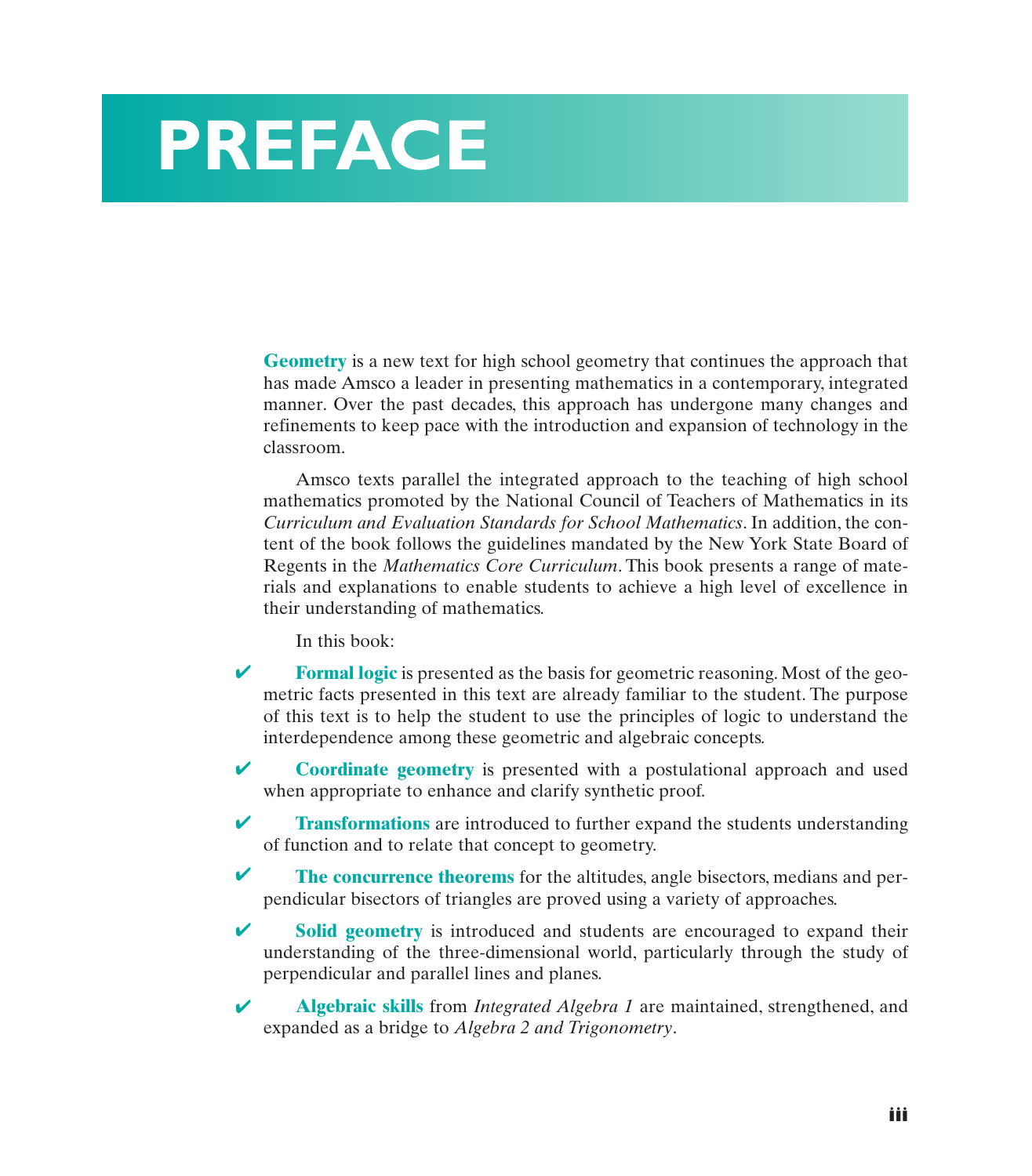- **Writing About Mathematics** encourages students to reflect on and justify mathematical conjectures, to discover counterexamples, and to express mathematical ideas in their own language. ✔
- **Enrichment** is stressed both in the text and in the Teacher's Manual where many suggestions are given for teaching strategies and alternative assessment. The Manual provides opportunities for *Extended Tasks* and *Hands-On Activities*. Reproducible *Enrichment Activities* that challenge students to explore topics in greater depth are provided in each chapter of the Manual. ✔

While *Integrated Algebra 1* is concerned with an intuitive approach to mathematics, the emphasis in *Geometry* is proof. In this text, geometry is developed as a postulational system of reasoning beginning with definitions, postulates, and the laws of reasoning. A unique blending occurs when students learn to apply the laws of logic to traditional deductive proof in geometry, both direct and indirect. The integration of traditional synthetic geometry, coordinate geometry, and transformational geometry is seen throughout the text and students learn to appreciate the interdependence of those branches of mathematics.

The intent of the author is to make the book of greatest service to the average student using thorough explanations and multiple examples. Each section provides careful step-by-step procedures for solving routine exercises as well as the nonroutine applications of the material. Sufficient enrichment material is included to challenge students of all abilities. Specifically:

- Concepts are carefully developed using appropriate language and mathematical symbolism. General principles are stated clearly and concisely. ✔
- Numerous examples are solved as models for students with detailed explanations of the mathematical concepts that underlie the solution. Where appropriate, alternative approaches are suggested. ✔
- Varied and carefully graded exercises are given in abundance to develop skills and to encourage the application of those skills. Additional enrichment materials challenge the most capable students. ✔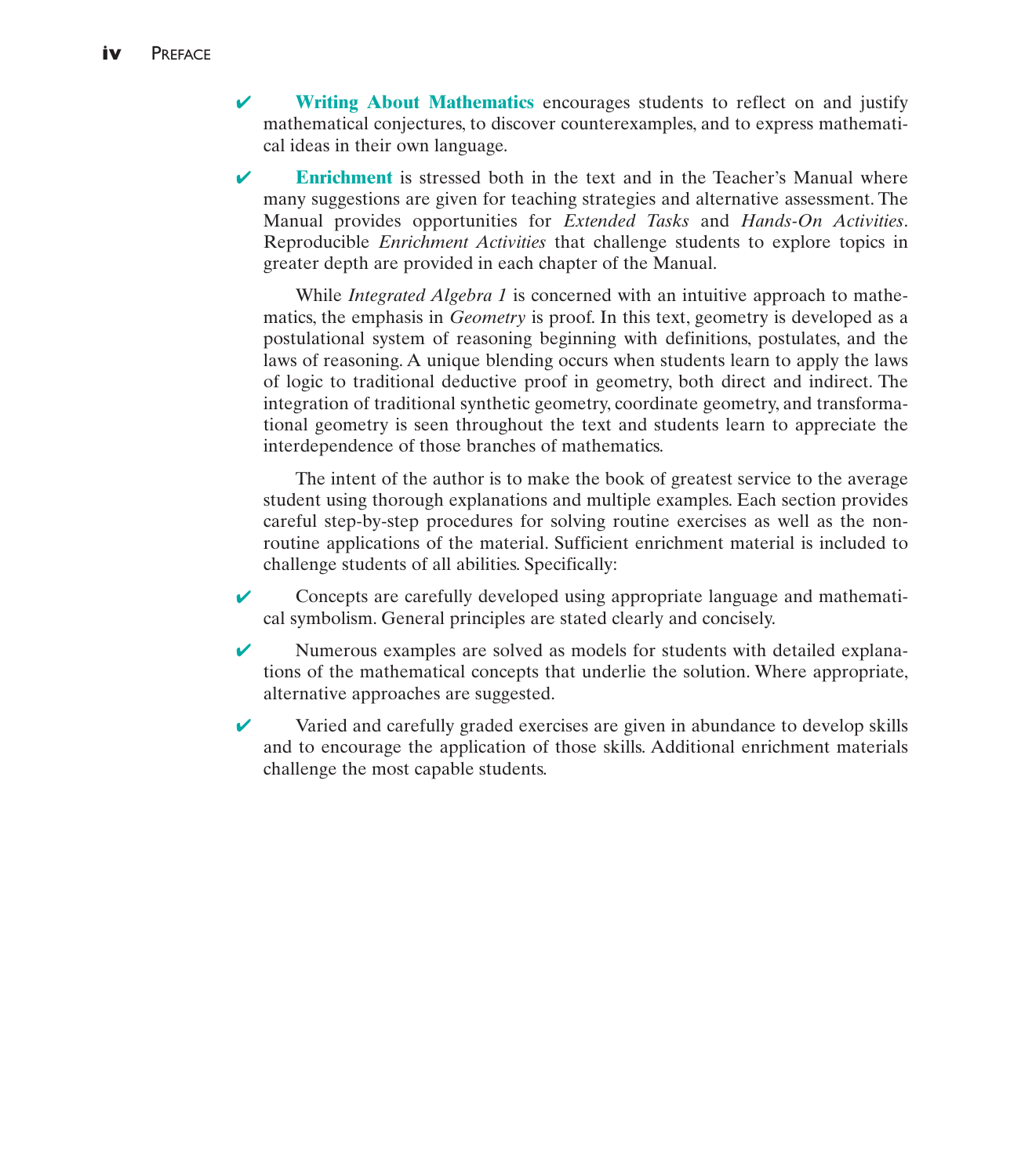# **CONTENTS**

### Chapter 1 **ESSENTIALS OF GEOMETRY 1**

| $1 - 1$ | <b>Undefined Terms</b>                    | $\overline{2}$ |
|---------|-------------------------------------------|----------------|
|         | 1-2 The Real Numbers and Their Properties | 3              |
| $1-3$   | Definitions, Lines, and Line Segments     | 7              |
|         | 1-4 Midpoints and Bisectors               | Н              |
|         | 1-5 Rays and Angles                       | 14             |
|         | 1-6 More Angle Definitions                | 19             |
| $1 - 7$ | Triangles                                 | 23             |
|         | Chapter Summary                           | 29             |
|         | Vocabulary                                | 30             |
|         | <b>Review Exercises</b>                   | 3 I            |
|         |                                           |                |

# Chapter 2

| <b>LOGIC</b> |         |                                          | 34 |
|--------------|---------|------------------------------------------|----|
|              | $2 - 1$ | Sentences, Statements, and Truth Values  | 35 |
|              | $2 - 2$ | Conjunctions                             | 42 |
|              | $2 - 3$ | <b>Disjunctions</b>                      | 48 |
|              | $2 - 4$ | Conditionals                             | 53 |
|              | $2 - 5$ | Inverses, Converses, and Contrapositives | 60 |
|              | $2 - 6$ | <b>Biconditionals</b>                    | 69 |
|              | $2 - 7$ | The Laws of Logic                        | 74 |
|              | $2 - 8$ | <b>Drawing Conclusions</b>               | 80 |
|              |         | Chapter Summary                          | 85 |
|              |         | Vocabulary                               | 87 |
|              |         | <b>Review Exercises</b>                  | 87 |
|              |         | <b>Cumulative Review</b>                 | 90 |
|              |         |                                          |    |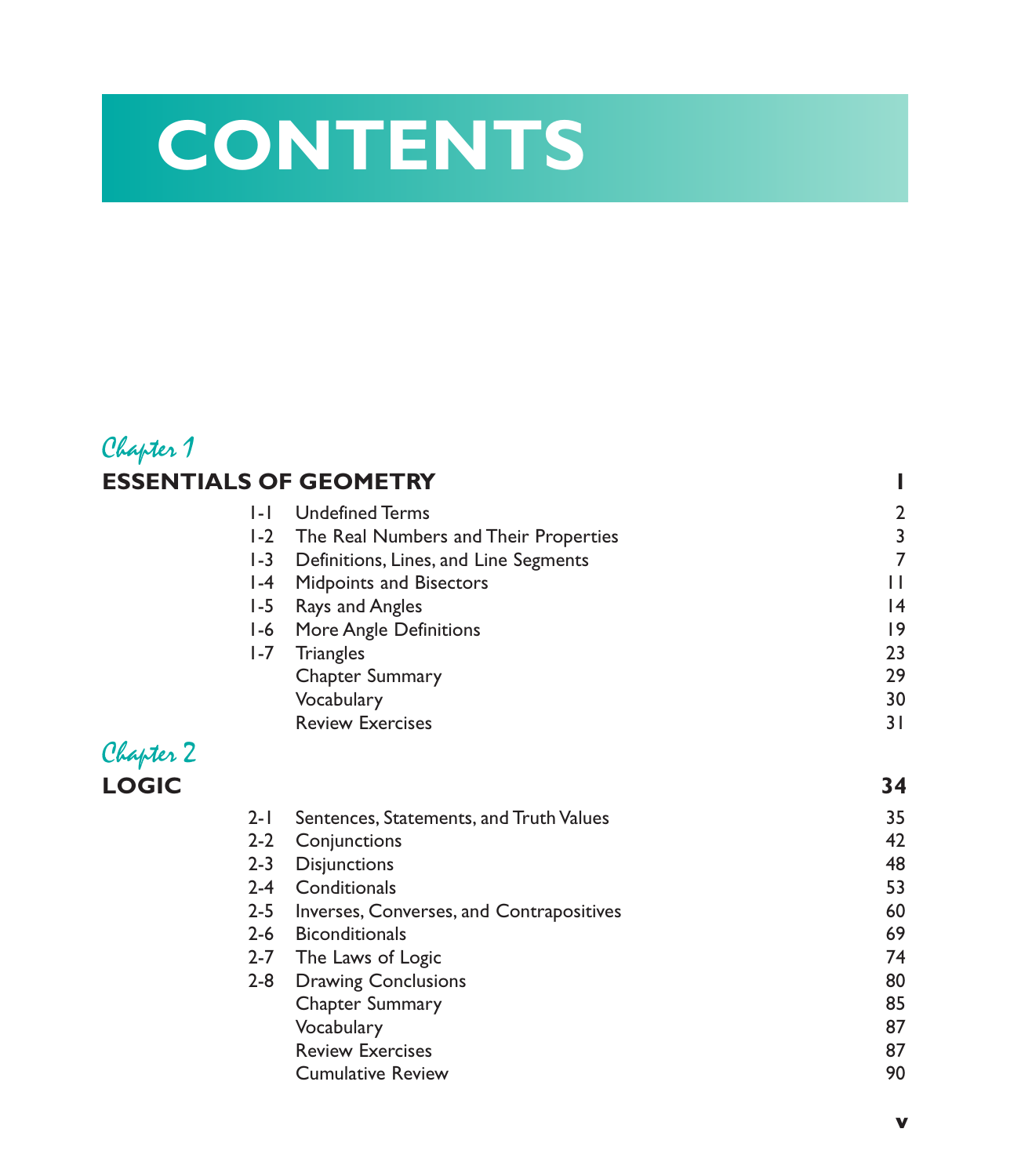### Chapter 3 **PROVING STATEMENTS IN GEOMETRY 93**

| 3- I    | Inductive Reasoning                        | 94   |
|---------|--------------------------------------------|------|
| $3-2$   | Definitions as Biconditionals              | 97   |
| $3 - 3$ | Deductive Reasoning                        | 100  |
| 3-4     | Direct and Indirect Proofs                 | 105  |
| 3-5     | Postulates, Theorems, and Proof            | 109  |
| 3-6     | <b>The Substitution Postulate</b>          | 115  |
| $3 - 7$ | The Addition and Subtraction Postulates    | l 18 |
| $3 - 8$ | The Multiplication and Division Postulates | 124  |
|         | <b>Chapter Summary</b>                     | 128  |
|         | Vocabulary                                 | 128  |
|         | <b>Review Exercises</b>                    | 129  |
|         | <b>Cumulative Review</b>                   | 131  |
|         |                                            |      |

## Chapter 4

| hapter 4 |                                                        |      |
|----------|--------------------------------------------------------|------|
|          | CONGRUENCE OF LINE SEGMENTS, ANGLES, AND TRIANGLES 134 |      |
| $4-1$    | Postulates of Lines, Line Segments, and Angles         | 135  |
| $4-2$    | Using Postulates and Definitions in Proofs             | 14 I |
| 4-3      | <b>Proving Theorems About Angles</b>                   | 44   |
| 4-4      | <b>Congruent Polygons and Corresponding Parts</b>      | 154  |
| 4-5      | Proving Triangles Congruent Using Side, Angle, Side    | 158  |
| 4-6      | Proving Triangles Congruent Using Angle, Side, Angle   | 6    |
| $4 - 7$  | Proving Triangles Congruent Using Side, Side, Side     | 165  |
|          | Chapter Summary                                        | 167  |
|          | Vocabulary                                             | 169  |
|          | <b>Review Exercises</b>                                | 169  |
|          | <b>Cumulative Review</b>                               | 170  |

#### Chapter 5 **CONGRUENCE BASED ON TRIANGLES 174** 5-1 Line Segments Associated with Triangles 175 5-2 Using Congruent Triangles to Prove Line Segments Congruent and Angles Congruent 178

| $5 - 3$ | Isosceles and Equilateral Triangles          | 181 |
|---------|----------------------------------------------|-----|
|         | 5-4 Using Two Pairs of Congruent Triangles   | 186 |
|         | 5-5 Proving Overlapping Triangles Congruent  | 188 |
|         | 5-6 Perpendicular Bisector of a Line Segment | 191 |
| $5 - 7$ | <b>Basic Constructions</b>                   | 196 |
|         | <b>Chapter Summary</b>                       | 204 |
|         | Vocabulary                                   | 204 |
|         |                                              |     |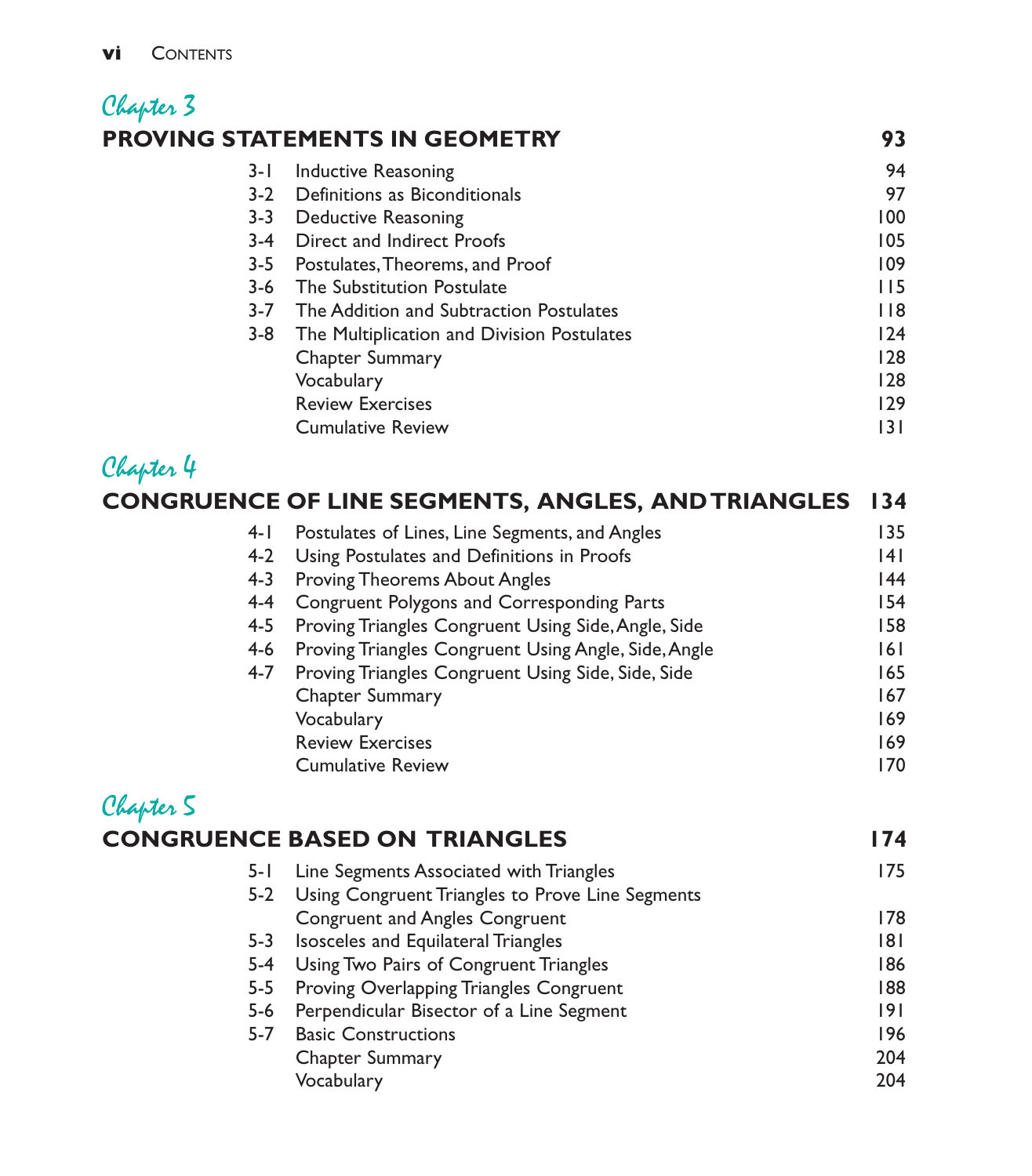| <b>Review Exercises</b>  | 204 |
|--------------------------|-----|
| <b>Cumulative Review</b> | 206 |

## Chapter 6 **TRANSFORMATIONS AND THE COORDINATE PLANE 209**

| $6-1$   | The Coordinates of a Point in a Plane     | 210 |
|---------|-------------------------------------------|-----|
| $6 - 2$ | Line Reflections                          | 214 |
| $6 - 3$ | Line Reflections in the Coordinate Plane  | 222 |
| $6 - 4$ | Point Reflections in the Coordinate Plane | 227 |
| $6 - 5$ | Translations in the Coordinate Plane      | 232 |
| $6 - 6$ | Rotations in the Coordinate Plane         | 238 |
| $6 - 7$ | <b>Glide Reflections</b>                  | 243 |
| $6 - 8$ | Dilations in the Coordinate Plane         | 247 |
| $6 - 9$ | <b>Transformations as Functions</b>       | 250 |
|         | Chapter Summary                           | 255 |
|         | Vocabulary                                | 257 |
|         | <b>Review Exercises</b>                   | 257 |
|         | <b>Cumulative Review</b>                  | 259 |
|         |                                           |     |

## Chapter 7

#### **GEOMETRIC INEQUALITIES 262**

| 7- I | <b>Basic Inequality Postulates</b>                             | 263 |
|------|----------------------------------------------------------------|-----|
| 7-2  | Inequality Postulates Involving Addition and Subtraction       | 267 |
| 7-3  | Inequality Postulates Involving Multiplication and Division    | 270 |
| 7-4  | An Inequality Involving the Lengths of the Sides of a Triangle | 273 |
| 7-5  | An Inequality Involving an Exterior Angle of a Triangle        | 276 |
| 7-6  | Inequalities Involving Sides and Angles of a Triangle          | 281 |
|      | <b>Chapter Summary</b>                                         | 285 |
|      | Vocabulary                                                     | 286 |
|      | <b>Review Exercises</b>                                        | 286 |
|      | <b>Cumulative Review</b>                                       | 288 |
|      |                                                                |     |

# Chapter 8

| <b>SLOPES AND EQUATIONS OF LINES</b>           |            |
|------------------------------------------------|------------|
| The Slope of a Line                            | <b>291</b> |
| 8-2 The Equation of a Line                     | 295        |
| Midpoint of a Line Segment<br>8-3              | 300        |
| 8-4 The Slopes of Perpendicular Lines          | 307        |
| 8-5 Coordinate Proof                           | 313        |
| 8-6 Concurrence of the Altitudes of a Triangle | 317        |
| <b>Chapter Summary</b>                         | 322        |
| Vocabulary                                     | 323        |
|                                                |            |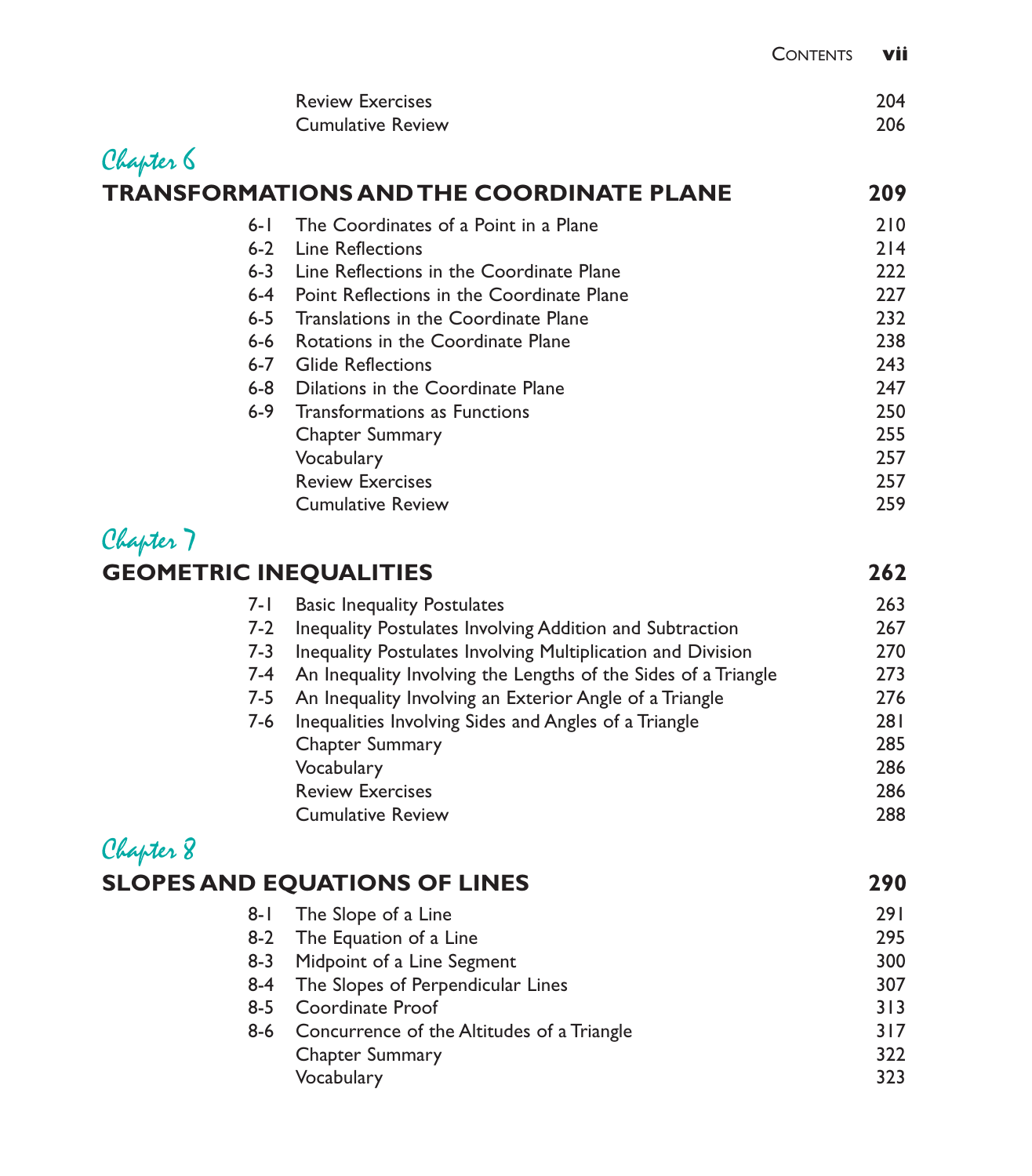|                       | <b>Review Exercises</b><br><b>Cumulative Review</b>                    | 323<br>325 |
|-----------------------|------------------------------------------------------------------------|------------|
| Chapter 9             |                                                                        |            |
| <b>PARALLEL LINES</b> |                                                                        | 328        |
|                       |                                                                        |            |
| 9- I                  | <b>Proving Lines Parallel</b>                                          | 329        |
| $9 - 2$<br>$9 - 3$    | Properties of Parallel Lines<br>Parallel Lines in the Coordinate Plane | 335        |
| $9 - 4$               | The Sum of the Measures of the Angles of a Triangle                    | 342<br>347 |
| $9 - 5$               | Proving Triangles Congruent by Angle, Angle, Side                      | 352        |
| $9 - 6$               | The Converse of the Isosceles Triangle Theorem                         | 357        |
| $9 - 7$               | Proving Right Triangles Congruent by Hypotenuse, Leg                   | 362        |
| $9 - 8$               | Interior and Exterior Angles of Polygons                               | 367        |
|                       | Chapter Summary                                                        | 373        |
|                       | Vocabulary                                                             | 374        |
|                       | <b>Review Exercises</b>                                                | 375        |
|                       | <b>Cumulative Review</b>                                               | 376        |
| Chapter 10            |                                                                        |            |
| <b>QUADRILATERALS</b> |                                                                        | 379        |
| $ 0-1 $               | The General Quadrilateral                                              | 380        |
| $10-2$                | The Parallelogram                                                      | 380        |
| $10-3$                | Proving That a Quadrilateral Is a Parallelogram                        | 385        |
| $10-4$                | The Rectangle                                                          | 389        |
| $10-5$                | The Rhombus                                                            | 393        |
| $10-6$                | The Square                                                             | 399        |
| $10-7$                | The Trapezoid                                                          | 402        |
| $10-8$                | Areas of Polygons                                                      | 409        |
|                       | Chapter Summary                                                        | 412        |
|                       | Vocabulary                                                             | 413        |
|                       | <b>Review Exercises</b>                                                | 4 4        |
|                       | <b>Cumulative Review</b>                                               | 417        |
| Chapter 11            |                                                                        |            |
|                       | THE GEOMETRY OF THREE DIMENSIONS                                       | 419        |
| .  .                  | Points, Lines, and Planes                                              | 420        |
| $11-2$                | Perpendicular Lines and Planes                                         | 423        |
| $ I - 3 $             | Parallel Lines and Planes                                              | 433        |
| $ I - 4 $             | Surface Area of a Prism                                                | 440        |
| $11-5$                | Volume of a Prism                                                      | 446        |
| $11-6$                | Pyramids                                                               | 449        |
| $ $ $ -7$             | Cylinders                                                              | 453        |
| $ $ $ -7$             | Cones                                                                  | 456        |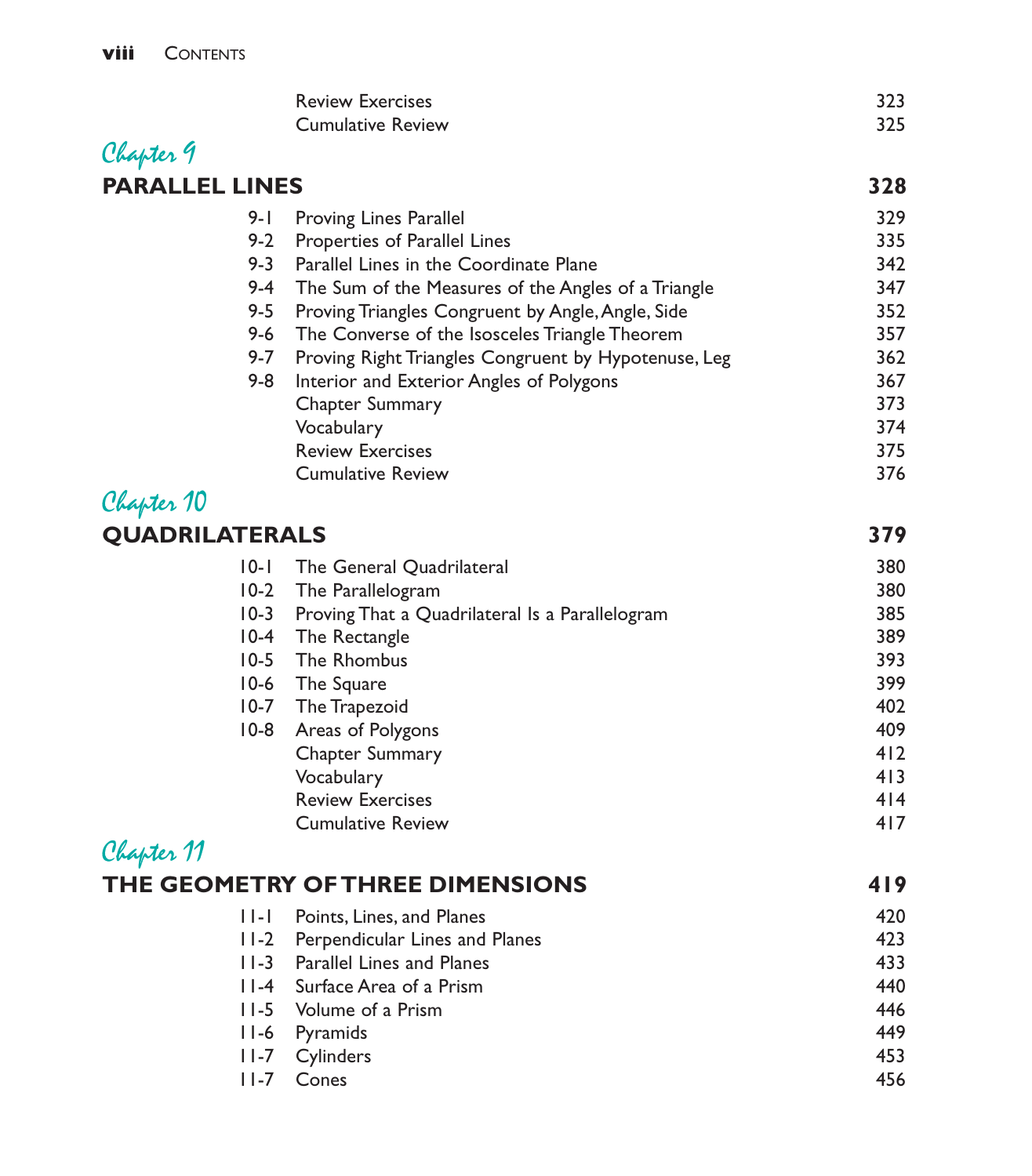|  | 11-8 Spheres             | 459  |
|--|--------------------------|------|
|  | <b>Chapter Summary</b>   | 464  |
|  | Vocabulary               | 467  |
|  | <b>Review Exercises</b>  | 468  |
|  | <b>Cumulative Review</b> | 47 I |

## Chapter 12

| <b>RATIO, PROPORTION, AND SIMILARITY</b> | 474 |
|------------------------------------------|-----|
|                                          |     |

| $ 2- $    | Ratio and Proportion                                       | 475 |
|-----------|------------------------------------------------------------|-----|
| $12-2$    | Proportions Involving Line Segments                        | 480 |
| $12-3$    | Similar Polygons                                           | 486 |
| $12-4$    | <b>Proving Triangles Similar</b>                           | 489 |
| $12 - 5$  | <b>Dilations</b>                                           | 495 |
| $12-6$    | Proportional Relations Among Segments Related to Triangles | 502 |
| $12 - 7$  | Concurrence of the Medians of a Triangle                   | 506 |
| $12-8$    | Proportions in a Right Triangle                            | 510 |
| $12-9$    | Pythagorean Theorem                                        | 515 |
| $12 - 10$ | The Distance Formula                                       | 521 |
|           | <b>Chapter Summary</b>                                     | 527 |
|           | Vocabulary                                                 | 529 |
|           | <b>Review Exercises</b>                                    | 529 |
|           | <b>Cumulative Review</b>                                   | 532 |

### Chapter 13 **GEOMETRY OF THE CIRCLE 535**

|          | 13-1 Arcs and Angles                                      | 536 |
|----------|-----------------------------------------------------------|-----|
| $13-2$   | Arcs and Chords                                           | 543 |
| $13 - 3$ | Inscribed Angles and Their Measures                       | 552 |
| $13-4$   | <b>Tangents and Secants</b>                               | 558 |
| $13 - 5$ | Angles Formed by Tangents, Chords, and Secants            | 567 |
| $13-6$   | Measures of Tangent Segments, Chords, and Secant Segments | 575 |
| $13 - 7$ | Circles in the Coordinate Plane                           | 581 |
| $13-8$   | Tangents and Secants in the Coordinate Plane              | 588 |
|          | Chapter Summary                                           | 593 |
|          | Vocabulary                                                | 597 |
|          | <b>Review Exercises</b>                                   | 598 |
|          | <b>Cumulative Review</b>                                  | 600 |
|          |                                                           |     |

#### Chapter 14 **LOCUS AND CONSTRUCTION 604** 14-1 Constructing Parallel Lines 605 14-2 The Meaning of Locus 609